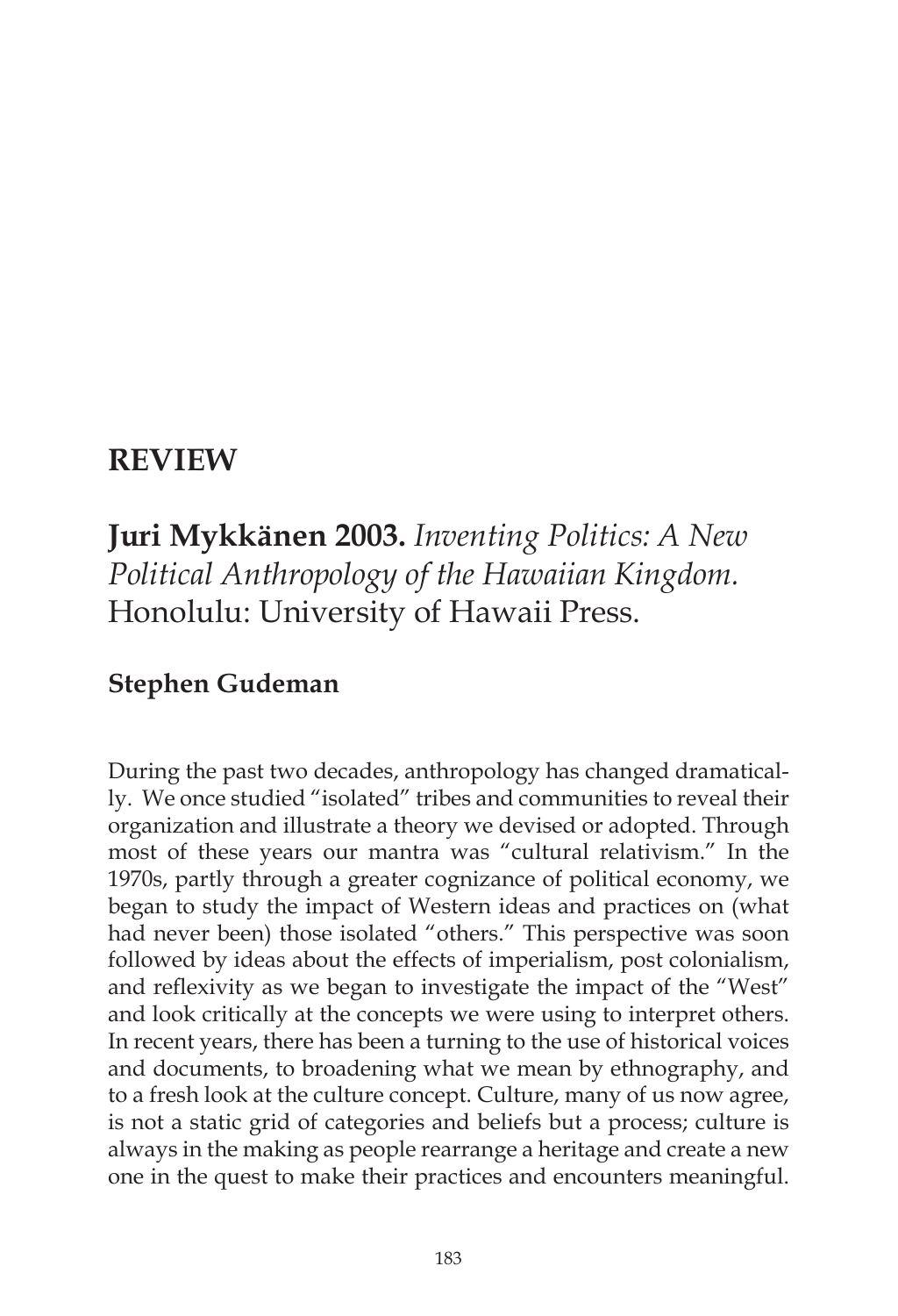Studying moments of encounters provides one way to bring these important issues together.

Juri Mykkänen's study of the Hawaiian kingdom in the earlier 1800s provides an example. He focuses on the contact between Hawaiians and American Protestant missionaries to show how they both changed through the encounter as cultural invention took place in the context of a power differential. Chiefs lost many prerogatives, as well as wealth and land; new laws were erected and government was regularized as the missionaries with their religious and political imagery wrought change. Through their impact and the spread of markets, local folk were subjected to increased work obligations while epidemics wrought a toil. Visiting warships could quell resistance just as their visits elicited prostitution.

Mykkänen focuses primarily on the recorded contacts between the local rulers and the visiting missionaries who experienced the encounter through their differing but shifting ideas about divinity and virtue. Each absorbed ideas of the other as they changed their own. For Hawaiians, "politics" was not a cultural category. But that situation altered through the interaction. The result was not syncretism, or a blending of one with the other, but something different and unfinished. I would consider this interaction as a long conversation or dialogue between the missionaries and Hawaiians, especially the chiefs. Each came to the conversation with an historical context or background, and in the engagement began to build a view of the other as positions shifted. On this perspective, the author pieces together and resurrects a dialogue that had both a verbal and material form.

For the Hawaiians, humans were usurpers of divine powers. A chief encapsulated life on earth and had command over the distribution of land. The death of a chief was followed by a period of release from the tabus that were legitimated by gods so that the death of a chief brought a period of contestation and sometimes war. Subsequently, through a sacrifice, a new chief created a "government" (*apuni*) or society. He appropriated a land area that became identified with him, and the people in a territory were united through the chief whose identity became theirs. Outsiders or foreigners, as a result, were potential rivals of a chief. But this conception of the presence of the divine on earth hardly fit the missionaries' Christian notion of an almighty who was the ultimate source of rationality in individual humans.

The missionaries' larger calling was to bring God and civilization to Hawaii, which led them to try to understand what they were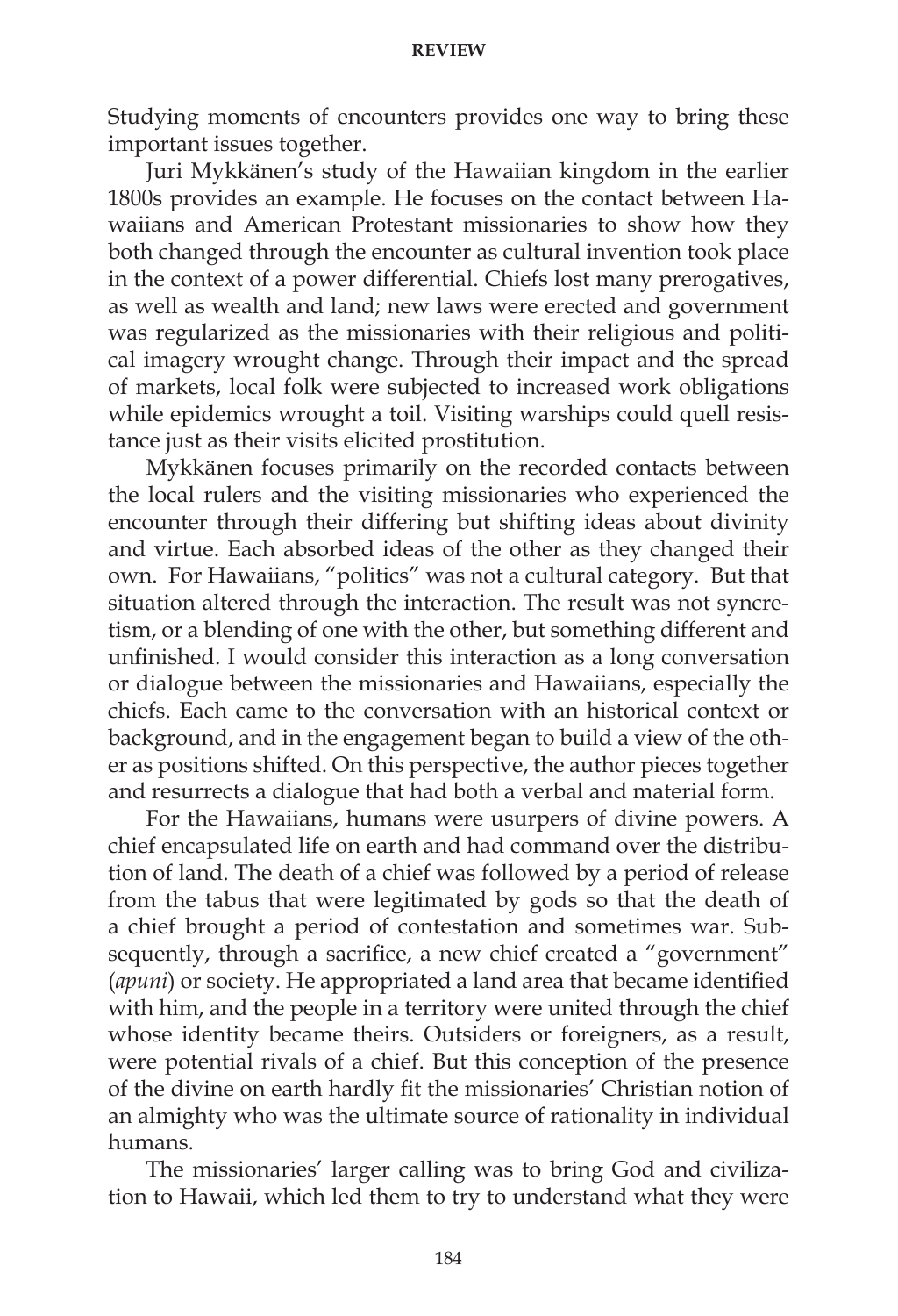encountering and evince a touch of cultural relativism. But they were deeply committed to Evangelical Protestantism. As Mykkänen remarks, "This relativistic orientation, coupled with abominations of heathenism of all kinds, resulted in a feeling of ambivalence regarding the worth of Hawaiians" (p.18). The missionaries defended Hawaiian culture for one part but found it filled with vice for the other.

Mykkänen observes that most anthropologists assume that the category politics refers to a real domain on the ground, which is found in any grouping. But no local Hawaiian word directly referred to the political sphere, and the nature of the political was contested among the missionaries as well. One part of the encounter concerned how activities, such as church-building, were to be interpreted: under missionary influence chiefs built churches but as monuments to their power while the missionaries wanted them as places of worship in honor of the divinity.

The missionaries were not directly political or interested in politics, yet they believed in a society that was based on virtuous behavior toward others rather than one founded on individual rights. They adhered to the idea of virtuous citizenship. In a word, they believed in a covenant rather than a contract society, which put them at odds with cultural notions at home. Their political convictions followed from their theological framework in which communal awareness and responsibility were esteemed. The missionaries believed in the miracle of grace, which was a private and not a public or mass expression; and they held that only in this social situation could human rationality emerge and overcome superstition and custom. Society's form could not be dictated by what they saw as superstitious beliefs or absolutism. Hawaiians had to be saved from their false notions of divinity and from their ignorance.

Hawaiian ideas were different, and if the missionary notion of the "political" was encompassed by their theological perspective, the Hawaiian notion of the "political" was even more encompassed but indirectly expressed. Here the word "apuni" was crucial. Hawaiians used the term when referring to the politics of foreigners but its local meaning was broader. To some degree it meant government or kingdom, but if so, it meant a territory of peace that was safe and assured by the life-giving powers of a chief. The chief's life was the life of the people. Apuni also meant a place of control, while its opposite meant to overturn a kingdom. Through the divine the chief's person and control brought local stability that was partially assured by his